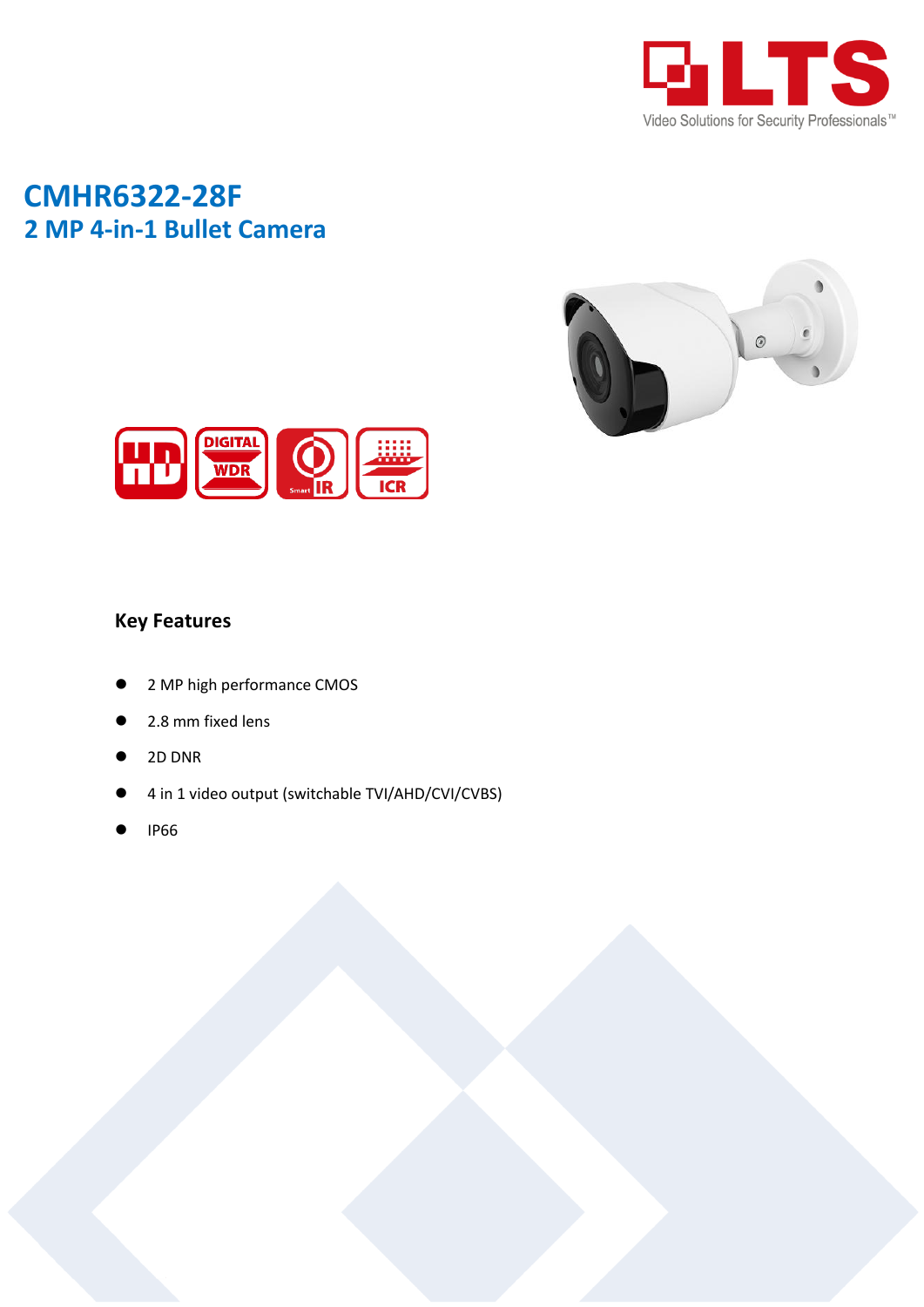

## **Specification**

| <b>Camera</b>                    |                                                                           |
|----------------------------------|---------------------------------------------------------------------------|
| <b>Imaging Device</b>            | 1/3" Progressive CMOS                                                     |
| Min. Illumination                | 0.05lux@F1.2(AGC ON), 0Lux with IR ON                                     |
| Video Output                     | <b>BNC</b>                                                                |
| Resolution                       | 2MP 1920(H)×1080(V)                                                       |
| Max, Framerate                   | AHD/TVI/CVI: P/@25fps N/@30fps<br><b>CVBS: 960H</b>                       |
| Focal Length (Zoom Ratio)        | 2.8MM                                                                     |
| Max. Aperture Ratio              | F2.0                                                                      |
| Angular Field of View            | $H:91.84^{\circ}/$ V:50.04° /<br>$D:107.73^{\circ}$                       |
| Min. Object Distance             | 0.6 <sub>m</sub>                                                          |
| Lens Type                        | <b>Fixed lens</b>                                                         |
| <b>Menu</b>                      |                                                                           |
| IR Range                         | Up to 66ft(20m)                                                           |
| On Screen Display                | English                                                                   |
| Day & Night                      | Ext / Color / B/W                                                         |
| <b>Backlight Compensation</b>    | Off / User BLC                                                            |
| <b>Digital Noise Reduction</b>   | 2D DNR                                                                    |
| Gain Control                     | Auto                                                                      |
| <b>White Balance</b>             | <b>ATW</b>                                                                |
| <b>Electronic Shutter Speed</b>  | Auto                                                                      |
| Reverse                          | Mirror                                                                    |
| Remote control interface         | ACP (AHD Coax Protocol)                                                   |
| Video Transmission Distance      | MAX 300m (Cable: 5C 2V)                                                   |
| <b>General</b>                   |                                                                           |
| Operating Temperature / Humidity | -30°C ~ 50°C (-22 °F to 122 °F), Humidity: 90% or less (non-condensation) |
| Ingress Protection               | <b>IP66</b>                                                               |
| Input Voltage/Current            | 12V DC                                                                    |
| Power Consumption                | IR ON : 3.5W, IR OFF : 0.5W                                               |
| Color / Material                 | Metal                                                                     |
| Dimension                        | Φ71.1mm×138.3mm (Φ2.80"×5.44")                                            |
| Weight                           | appr. 325g (0.72 lb.)                                                     |